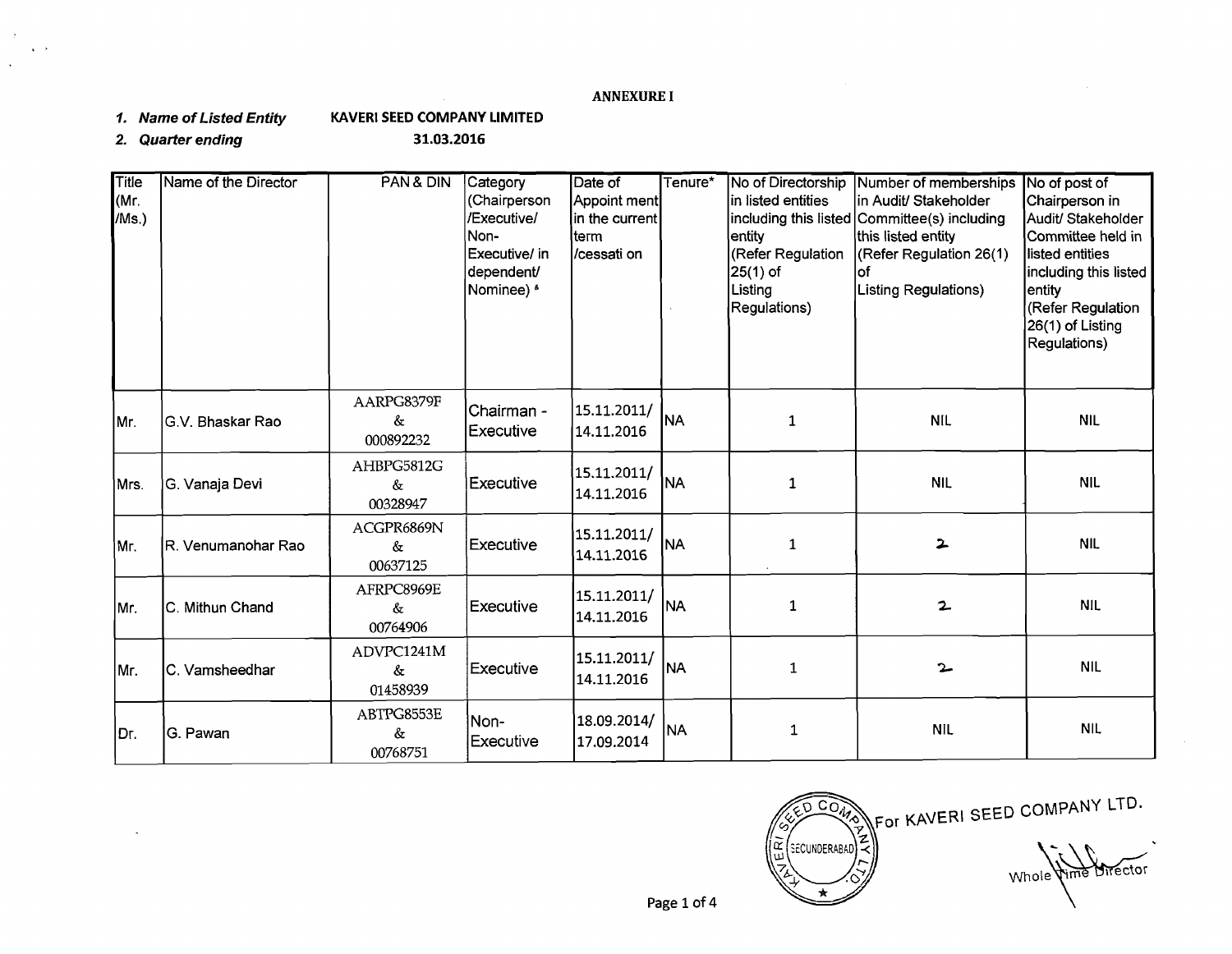| Mr.    | M. Srikanth Reddy                                                                                                                                                                                                                                                                                                                                                                                                                                                            | AFJPM9283P<br>&<br>00026249 | Non-<br>Executive -<br>Independent | 18.09.2014/<br>17.09.2019                                                  | 1 Year<br>6 Months         | $\overline{2}$            | 2                                                                           | <b>NIL</b> |
|--------|------------------------------------------------------------------------------------------------------------------------------------------------------------------------------------------------------------------------------------------------------------------------------------------------------------------------------------------------------------------------------------------------------------------------------------------------------------------------------|-----------------------------|------------------------------------|----------------------------------------------------------------------------|----------------------------|---------------------------|-----------------------------------------------------------------------------|------------|
| Dr.    | Yeshwant Laxman Nene                                                                                                                                                                                                                                                                                                                                                                                                                                                         | ABEPN6292Q<br>&<br>01372263 | Non-<br>Executive -<br>Independent | 18.09.2014/<br>17.09.2019                                                  | ∣1 Year<br>6 Months        | 1                         | <b>NIL</b>                                                                  | <b>NIL</b> |
| Mr.    | P. Varaprasad Rao                                                                                                                                                                                                                                                                                                                                                                                                                                                            | AGMPP8280B<br>&<br>1971782  | Non-<br>Executive -<br>Independent | 18.09.2014/<br>17.09.2019                                                  | 1 Year<br>6 Months         | 1                         | 2                                                                           | 2.         |
| Dr.    | S. Raghuvardhan Reddy                                                                                                                                                                                                                                                                                                                                                                                                                                                        | AJPPS8649K<br>&<br>01992206 | Non-<br>Executive -<br>Independent | 18.09.2014/<br>17.09.2019                                                  | 1 Year<br><b>16 Months</b> | $\mathbf{1}$              | <b>NIL</b>                                                                  | <b>NIL</b> |
| IDr.   | S.M. Ilyas                                                                                                                                                                                                                                                                                                                                                                                                                                                                   | AHIPS5691J<br>&<br>03542011 | Non-<br>Executive -<br>Independent | 18.09.2014/<br>17.09.2019                                                  | 1 Year<br>6 Months         | 1                         | <b>NIL</b>                                                                  | <b>NIL</b> |
| İMr.   | K. Purushotham                                                                                                                                                                                                                                                                                                                                                                                                                                                               | AGKPK8119J<br>&<br>01540645 | Non-<br>Executive -<br>Independent | 18.09.2014/<br>17.09.2019                                                  | 1 Year<br>l6 Months        | $\mathbf{1}$              | 2                                                                           | <b>NIL</b> |
| hyphen | PAN number of any director would not be displayed on the website of Stock Exchange<br>Category of directors means executive/non-executive/independent/Nominee. if a director fits into more than one category write all categories separating them with<br>to be filled only for Independent Director. Tenure would mean total period from which Independent director is serving on Board of directors of the listed entity in<br>continuity without any cooling off period. |                             |                                    |                                                                            |                            |                           |                                                                             |            |
| III.   | <b>Composition of Committees</b>                                                                                                                                                                                                                                                                                                                                                                                                                                             |                             |                                    |                                                                            |                            |                           |                                                                             |            |
|        | Name of Committee                                                                                                                                                                                                                                                                                                                                                                                                                                                            |                             |                                    |                                                                            |                            | Name of Committee members | Category (Chairperson/Executive/ Non-<br>Executive/independent/Nomin ee) \$ |            |
|        | 1. Audit Committee                                                                                                                                                                                                                                                                                                                                                                                                                                                           |                             |                                    | P. Varaprasad Rao<br>M. Srikanth Reddy<br>K. Purushotham<br>C. Mithunchand |                            |                           | Independent-Chairperson<br>Independent<br>Independent<br><b>Executive</b>   |            |

 $\frac{1}{2} \sum_{\mathbf{k} \in \mathcal{K}}$ 



Whole Time Director

 $\frac{1}{\sqrt{2}}$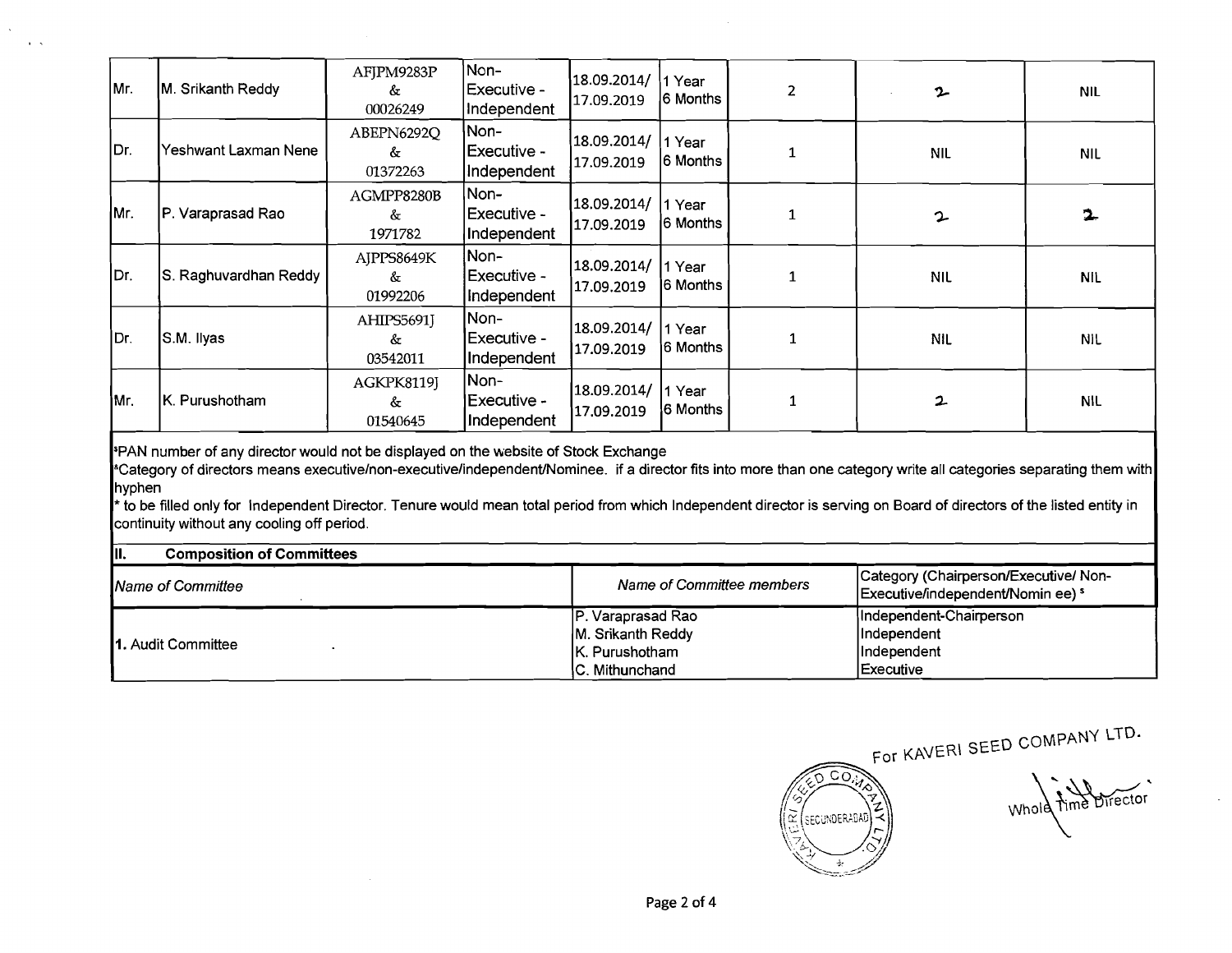| 2. Nomination & Remuneration Committee                            |                                                    |                                                                                                                       | P. Varaprasad Rao<br>M. Srikanth Reddy<br>K. Purushotham<br>R. Venumanohar Rao<br>C. Vamsheedhar                                    | Independent-Chairperson<br>Independent<br>Independent<br>Executive<br>Executive                                                                                   |  |  |
|-------------------------------------------------------------------|----------------------------------------------------|-----------------------------------------------------------------------------------------------------------------------|-------------------------------------------------------------------------------------------------------------------------------------|-------------------------------------------------------------------------------------------------------------------------------------------------------------------|--|--|
| 3. Risk Management Committee(if applicable)                       |                                                    |                                                                                                                       | INA                                                                                                                                 | <b>NA</b>                                                                                                                                                         |  |  |
| 4. Stakeholders Relationship Committee'                           |                                                    | P. Varaprasad Rao<br>M. Srikanth Reddy<br>K. Purushotham<br>IC. Mithunchand<br>IR. Venumanohar Rao<br>IC. Vamsheedhar | Independent-Chairperson<br>Independent<br>Independent<br>Executive<br><b>Executive</b><br>Executive                                 |                                                                                                                                                                   |  |  |
| hyphen                                                            |                                                    |                                                                                                                       |                                                                                                                                     | Category of directors means executive/non-executive/independent/Nominee. if a director fits into more than one category write all categories separating them with |  |  |
| III.<br><b>Meeting of Board of Directors</b>                      |                                                    |                                                                                                                       |                                                                                                                                     |                                                                                                                                                                   |  |  |
| Date(s) of Meeting (if any) in the previous quarter               |                                                    |                                                                                                                       | Date(s) of Meeting (if any) in the relevant quarter                                                                                 | Maximum gap between any two consecutive<br>(in number of days)                                                                                                    |  |  |
| 13.11.2015                                                        |                                                    |                                                                                                                       | 04.02.2016                                                                                                                          | 82                                                                                                                                                                |  |  |
| 04.02.2016                                                        |                                                    |                                                                                                                       | 11.03.2016                                                                                                                          | 35                                                                                                                                                                |  |  |
|                                                                   |                                                    |                                                                                                                       |                                                                                                                                     |                                                                                                                                                                   |  |  |
| <b>Meeting of Committees</b><br>IV.                               |                                                    |                                                                                                                       |                                                                                                                                     |                                                                                                                                                                   |  |  |
| Date(s) of meeting of the<br>committee in the relevant<br>quarter | Whether requirement of Quorum met<br>(details)     |                                                                                                                       | Date(s) of meeting of the committee in the<br>previous quarter                                                                      | Maximum gap between any two consecutive<br>meetings in number of days*                                                                                            |  |  |
| Audit Committee: 04.02.2016                                       | Quorum met-yes                                     |                                                                                                                       | Audit Committee: 13.11.2015                                                                                                         | 82                                                                                                                                                                |  |  |
| $\mathcal{E}=\mathcal{E}$                                         |                                                    |                                                                                                                       |                                                                                                                                     |                                                                                                                                                                   |  |  |
| *                                                                 |                                                    |                                                                                                                       | This information has to be mandatorily be given for audit committee, for rest of the committees giving this information is optional |                                                                                                                                                                   |  |  |
| ۷.<br><b>Related Party Transactions</b>                           |                                                    |                                                                                                                       |                                                                                                                                     |                                                                                                                                                                   |  |  |
|                                                                   | Subject                                            |                                                                                                                       |                                                                                                                                     | Compliance status (Yes/No/NA)refer note below                                                                                                                     |  |  |
|                                                                   | Whether prior approval of audit committee obtained |                                                                                                                       | NA                                                                                                                                  |                                                                                                                                                                   |  |  |
| Whether shareholder approval obtained for material RPT            |                                                    | <b>NA</b>                                                                                                             |                                                                                                                                     |                                                                                                                                                                   |  |  |

 $\sim 10^7$ 

 $\langle \cdot \rangle$  $\sim$   $\sim$ 

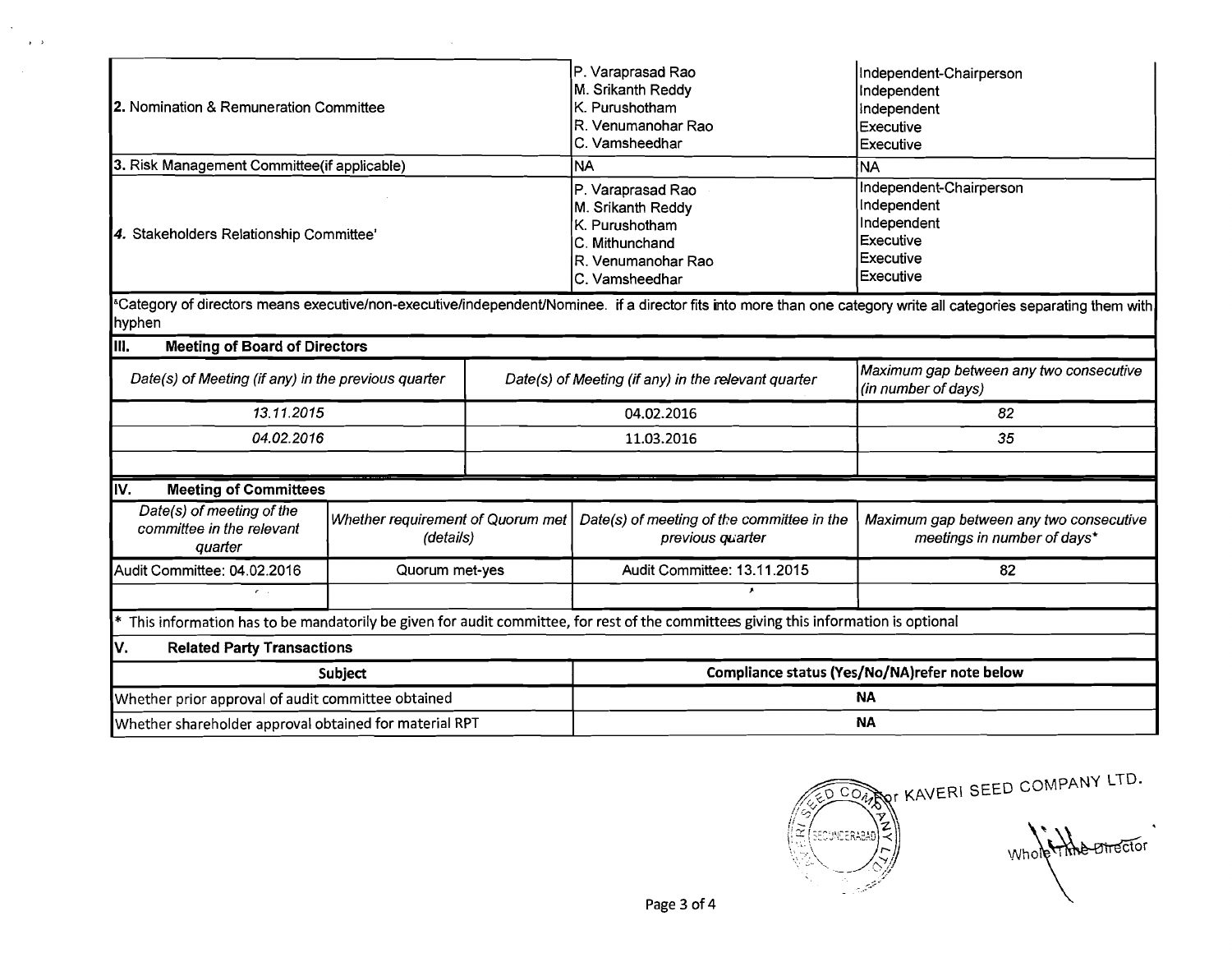| Whether details of RPT entered into pursuant to omnibus approval<br>have been reviewed by Audit Committee                                                                                                                                                                                                                                                                                                                                                                                                                                                                                | <b>NA</b>                                                                                                                                                                                                                                                                                                                                                                                                                                                             |
|------------------------------------------------------------------------------------------------------------------------------------------------------------------------------------------------------------------------------------------------------------------------------------------------------------------------------------------------------------------------------------------------------------------------------------------------------------------------------------------------------------------------------------------------------------------------------------------|-----------------------------------------------------------------------------------------------------------------------------------------------------------------------------------------------------------------------------------------------------------------------------------------------------------------------------------------------------------------------------------------------------------------------------------------------------------------------|
| Note<br>the words "N.A." may be indicated.                                                                                                                                                                                                                                                                                                                                                                                                                                                                                                                                               | 1 In the column "Compliance Status", compliance or non-compliance may be indicated by Yes/No/N.A Forexample, if the Board has been<br>composed in accordance with the requirements of Listing Regulations, "Yes" may be indicated. Similarly, in case the Listed Entity has no related party transactions,                                                                                                                                                            |
| 2 If status is "No" details of non-compliance may be given here.<br>VI.<br><b>Affirmations</b>                                                                                                                                                                                                                                                                                                                                                                                                                                                                                           |                                                                                                                                                                                                                                                                                                                                                                                                                                                                       |
| 1. The composition of Board of Directors is in terms of SEBI (Listing obligations and disclosure requirements) Regulations, 2015.<br>The composition of the following committees is in terms of SEBI(Listing obligations and disclosure requirements) Regulations, 2015<br>a. Audit Committee<br>Nomination & remuneration committee<br>lb.<br>c. Stakeholders relationship committee<br>d. Risk management committee (applicable to the top 100 listed entities)<br>requirements) Regulations, 2015.<br>disclosure requirements) Regulations, 2015.<br>Directors may be mentioned here: | 3. The committee members have been made aware of their powers, role and responsibilities as specified in SEBI (Listing obligations and disclosure<br>4. The meetings of the board of directors and the above committees have been conducted in the manner as specified in SEBI (Listing obligations and<br>5. This report and/or the report submitted in the previous quarter has been placed before Board of Directors. Any comments/observations/advice of Board of |

 $\sim$  $\sim 100$  km s  $^{-1}$  $\mathcal{L}$ 



 $\sim 10^7$